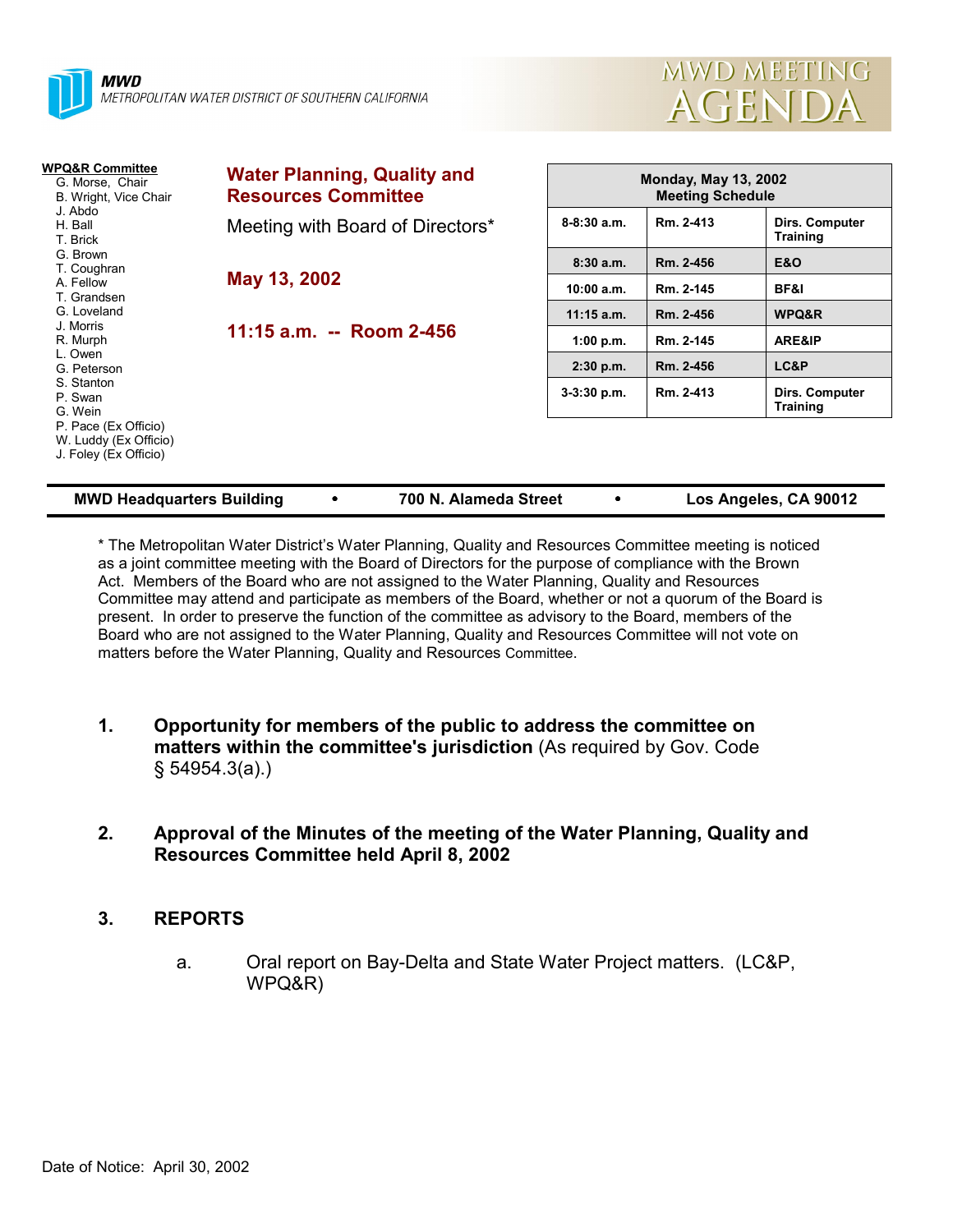# **4. CONSENT CALENDAR ITEMS - ACTION**

None

#### **5. OTHER BOARD ITEMS - ACTION**

- **9-3** Authorize an increase of \$5.4 million in contract value and within existing appropriation for Honeywell DMC Services, Inc. to continue vendor services for the Regionwide Commercial, Industrial, Institutional Rebate Program through June 2004. (WPQ&R)
- **9-4** Authorize entering into agreement for the Phase 1 Long Beach Conjunctive Use Storage Project with Central Basin MWD under Proposition 13. (WPQ&R)
- **9-5** Authorize entering into an Interim Surplus Guidelines Implementation Agreement with the Southern Nevada Water Authority. (WPQ&R)

# **6. BOARD INFORMATION ITEMS**

None

# **7. COMMITTEE ITEMS**

- a. Oral report on Quantification Settlement Agreement—Program EIR
- b. Status report on the 2002 IRP update
- c. Water Surplus and Drought Management Plan update report
- d. Update on perchlorate activities

# **8. MANAGEMENT REPORT**

a. Water Resource Management Manager's report

# **9. FOLLOW-UP ITEMS**

None